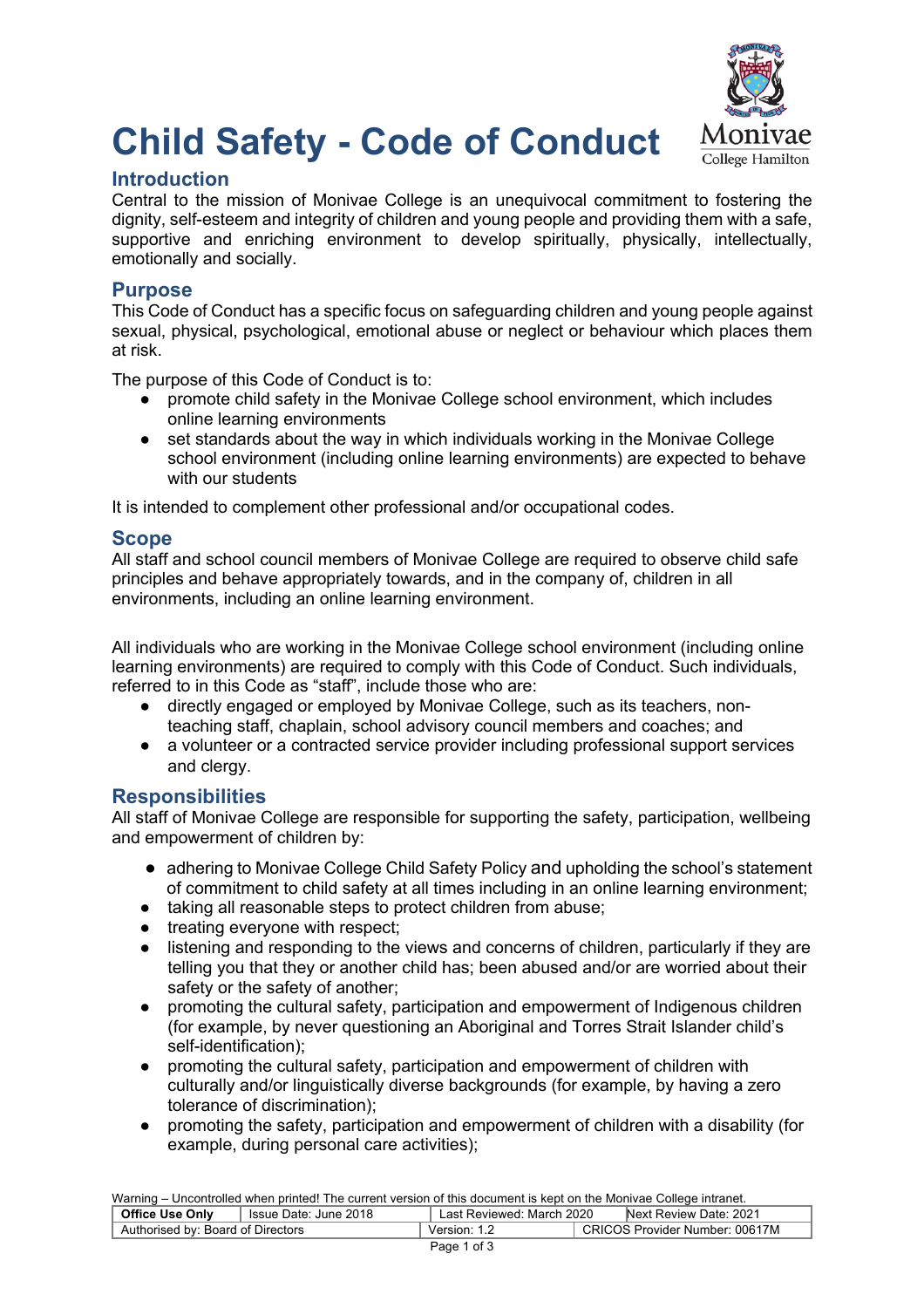- ensuring as far as practicable that adults are not left alone with a child, including in an online learning environment, unless done so as a requirement of their position at Monivae College and done so in an area that is visible to others;
- reporting any allegations of child abuse to the Monivae College Child Safety Officer;
- understanding and complying with all reporting obligations as they relate to mandatory reporting and reporting under the Crimes Act 1958
- ensuring any allegation of physical or sexual abuse is reported to the police or child protection services;
- reporting any child safety concerns to the Monivae College Child Safety Officer; and
- encouraging children to 'have a say' and participate in all relevant organisational activities where possible, especially on issues that are important to them.

# **Standards of Conduct**

## All staff

All Staff of Monivae College must not:

- develop any 'special' relationships with children that could be seen as favouritism (for example, the offering of gifts, special treatment for specific children or preferential access to staff time in an online learning environment);
- exhibit behaviours with children which may be construed as unnecessarily physical or inappropriate;
- put children at risk of abuse (for example, by locking doors, or interacting with students in an unsupervised or one to one online live environment);
- do things of a personal nature that a child can do for themselves, such as toileting or changing clothes;
- engage in open discussions of a mature or adult nature in the presence of children (for example, personal social activities or online activities);
- use inappropriate language (including online language) in the presence of children, such as language that is offensive, profane, discriminatory or abusive;
- express personal views on cultures, race or sexuality in the presence of children, this includes face to face or online;
- discriminate against any child because of, and not limited to, culture, race, ethnicity or disability;
- engage in one-on-one contact with a child unless done so as part of their role at Monivae College and in a public location with high visibility to others. Accidental contact, such as seeing people in the street, is appropriate;
- without a valid context, have contact with a child or their family outside of school (face to face or virtual) without the school's leadership or child safety officer's knowledge and/or consent or the school governing authority's approval (for example, unauthorised after hours tutoring, private instrumental/other lessons or sports coaching).
- have a student in their residence unless accompanied by another student or employee (e.g. pairs of students may babysit in employee residences);
- become friends with students on social media (the use of wikis and blogs for professional use is permissible);
- communicate with students or their families online, except for the purpose of learning and communicating information that directly relates to the employee's work with the child (e.g. employees may email students to communicate details regarding prep). Communications must be via a school approved online learning / communication system.
- disrespect the privacy of children;
- engage in covert or overt sexual behaviours when interacting with children;
- exchange personal contact details such as phone numbers, social networking sites or email addresses;
- photograph or video a child without the consent of the parent/guardian except for recording for the purpose of online learning systems where content is stored on a

Warning – Uncontrolled when printed! The current version of this document is kept on the Monivae College intranet.

| <b>Office Use Only</b>            | Issue Date: June 2018 | Last Reviewed: March 2020 | Next Review Date: 2021         |  |
|-----------------------------------|-----------------------|---------------------------|--------------------------------|--|
| Authorised by: Board of Directors |                       | Version: 1.2              | CRICOS Provider Number: 00617M |  |
|                                   |                       | Page 2 of 3               |                                |  |